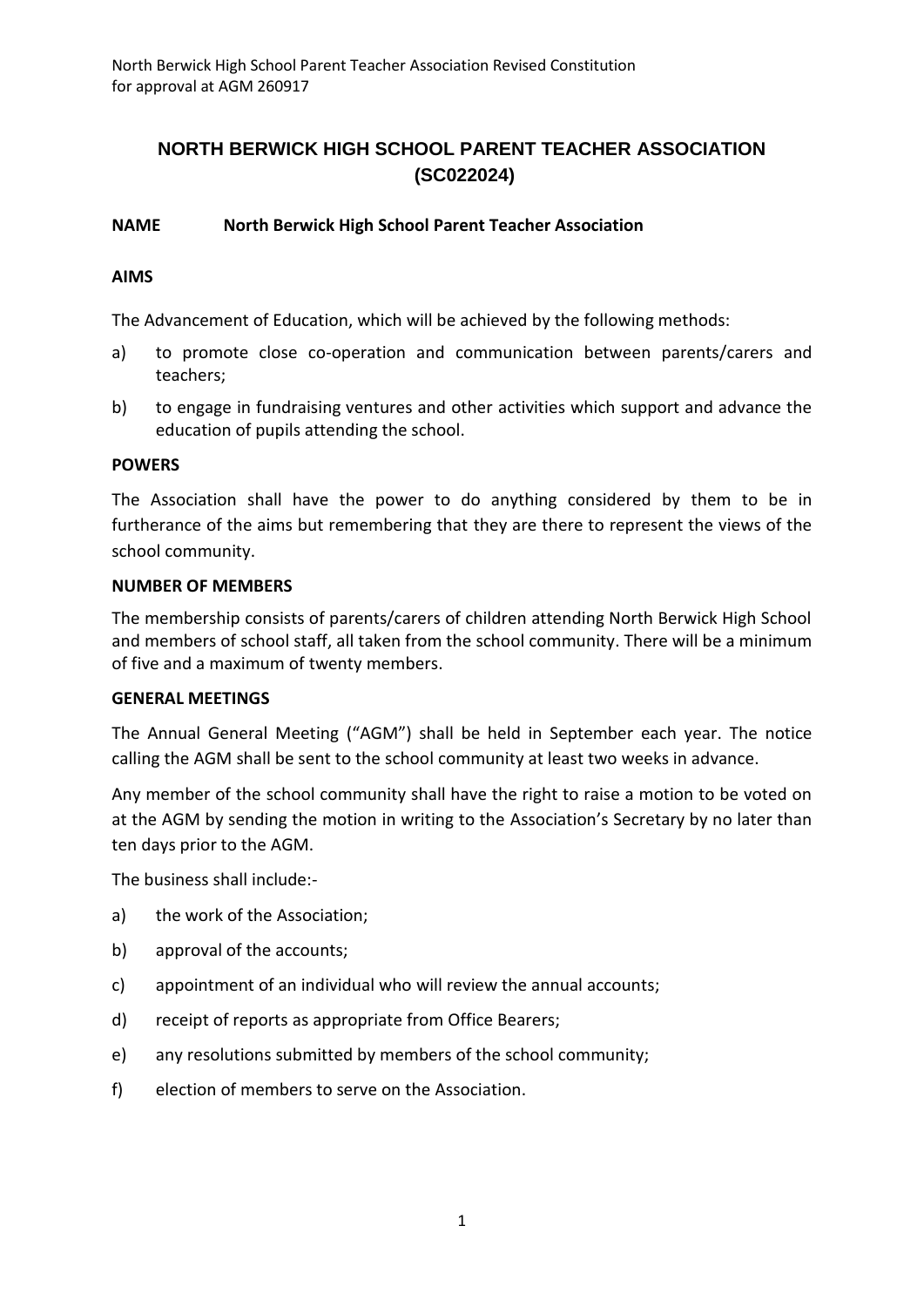At all general meetings voting shall be on the basis of one vote per parent/carer/school staff member/ Association member present at the meeting.

At all general meetings the quorum shall consist of no less than five.

The Association, or at least ten members of the school community, shall have the power to call an Extraordinary General Meeting ("EGM"). The latter must submit a written request for an EGM to the Association and the Association must call that EGM within twenty-one days, to happen within three months of the date of said request.

## **ASSOCIATION MEMBERSHIP**

Members of the Association shall be appointed at the AGM. They shall be elected for a one year term and be eligible for re-election. The Association may include other members of the school community to fill a vacancy occurring between AGMs.

The Office Bearers will be Chairperson, Secretary, Treasurer and such others as may be required. The Office Bearers will be elected by the Association at the AGM or at their first meeting after the AGM.

Where an Office Bearer's position becomes vacant during the normal term of office the Association may, at its discretion, opt to fill this post in one of the following ways: (i) the deputy for the post or an agreed member of the Association may stand in for the duration, (ii) the Association may elect a replacement from its membership or (iii) an Extraordinary General Meeting may be called to elect a new member to the post.

Each member of the Association shall have one vote and resolutions shall be passed by a simple majority vote of those present. The Chairperson shall have both a deliberative and casting vote. The Chairperson's casting vote shall be used only in the event of a tie.

The Secretary shall be responsible for keeping accurate minutes of all meetings and shall make these available upon request to any member of the school community.

A member of the Association failing to attend three consecutive meetings without reason/apologies may be deemed to have retired from the Association.

If a member acts in a way that is not within the aims or objectives of the Association or brings it into disrepute, the Association reserves the right to terminate that individual's membership of the Association*.*

The Association is a separate body and shall act independently of North Berwick High School Parent School Partnership ("PSP"). A representative from the Association may attend PSP meetings and a representative from the PSP may also attend Association meetings to promote good communications between the two groups.

## **ASSOCIATION MEETINGS**

Meetings of the Association shall be held as required. At all such meetings, a quorum shall consist of two members and two Office Bearers.